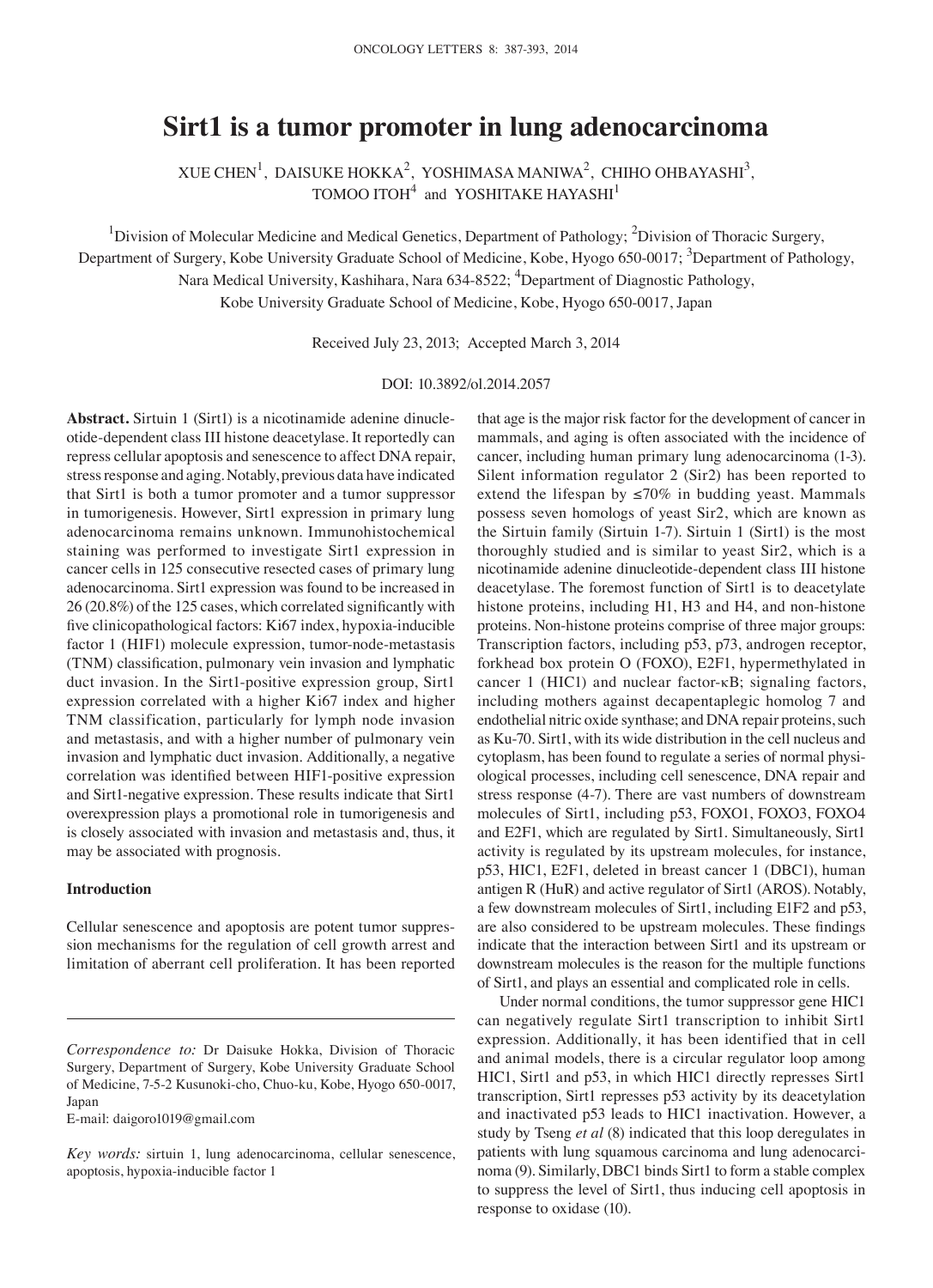Of course, certain agents can activate Sirt1 activity, including the tumor suppressor HuR and AROS (11). Knockdown of AROS can repress Sirt1 levels and enhance P21WAF1 to increase the G0/G1 population and cell apoptosis (12) Certain observations have indicated that the depletion of Sirt1 by small interfering RNA (siRNA) induces tumor cell death with no toxicity on normal cells (13). A previous study has provided strong evidence that Sirt1 is significantly overexpressed to function as a tumor promoter in mouse and human prostate cancer (14) and acute myeloid leukemia (15). However, previous studies indicate that Sirt1 is an inhibitor in colon cancer (16,17).

Certain study results indicate that regulated transcription of Sirt1 levels in cancer cells can affect the expression level of Sirt1. At least two feedback loops, Sirt1-p53 and Sirt1-E2F1, regulate this Sirt1 transcription. Two binding sites of p53 interact on the Sirt1 gene promoter and usually suppress Sirt1 gene transcription (6). In turn, Sirt1 can inhibit the activity of p53 by deacetylating its C-terminal Lys382 residue, thus further suppressing p53-mediated cell apoptosis following DNA damage. Acetylation of p53 is an indispensable process for the suppression of cell apoptosis (18). Thus, there is a Sirt1-p53 negative-feedback loop regulating the transcription of Sirt1. The other negative-feedback loop is located between Sirt1 and E2F1. Etoposide-mediated DNA damage induces E2F1 expression. E2F1 induces Sirt1 expression and is an apoptosis gene activator that can induce cell apoptosis dependently or independently of the p53 mechanism. E2F1 is also a downstream molecule of Sirt1, which deacetylates E2F1-induced transcription of target genes, including Sirt1, itself to prevent cell apoptosis (19).

In addition, it has been reported that the FOXO1, FOXO3 and FOXO4 members of the Forkhead transcription factor family interact with Sirt1, leading to increased resistance to stress and apoptosis, and thus to cancer cell survival (20-23).

According to previous studies into the biological properties of Sirt1, it was found to play an essential and complex role in normal physiological functions, and it was demonstrated that the dual function of Sirt1 caused by its upstream and downstream molecules was distributed differently in various tissues. However, it remains unknown whether Sirt1 is expressed in patients with primary lung carcinoma. In the present study, the expression of Sirt1 was analyzed immunohistochemically in surgically resected human primary pulmonary adenocarcinoma tissues from 125 patients. The effect of Sirt1 expression in tumor tissues on the outcome of these patients was also investigated.

## **Materials and methods**

*Patients.* The data was analyzed for 125 patients (71 males and 54 females) who underwent surgery for primary lung adenocarcinoma subsequent to being diagnosed and treated at Kobe University Hospital, Japan, between 2001 and 2004. The study was approved by the Regional Ethics Committee for Clinical Research of Kobe University and conducted according to the principles of the Declaration of Helsinki. Dated and written informed consent was obtained from all patients. Primary tumors and adjacent non-neoplastic lung tissues were obtained at the time of surgery. Peripheral parts of the resected lung carcinomas were sectioned, evaluated by a pathologist and used for immunohistochemistry (IHC). All patients were enrolled consecutively. Detailed clinical and demographical information, prognostic factors and disease progression were collected retrospectively.

*IHC*. Formalin-fixed paraffin-embedded specimens were sectioned at the maximal area of tumor mass into  $5$ - $\mu$ m-thick slices and sections were deparaffinized in xylene and rehydrated in ethanol, heat-treated for 20 min in Dako REAL™ Target Retrieval solution (no. S1699; Dako, Glostrup, Denmark) for antigen retrieval and 10 min in Dako Protein Block Serum-Free solution (code no. X909; Dako, Carpinteria, CA, USA). Rabbit anti-human Sirt1 monoclonal antibody ab32441 (concentration 1:200; Abcam, Cambridge, UK) was used as the primary antibody for detection of Sirt1. The Dako LSAB2 System-horseradish peroxidase (HRP) (DAB) kit was used for endogenous peroxidase blocking, treatment with a secondary antibody against anti-rabbit antibody and the visualization of HRP. Hematoxylin staining was used as the counterstain. Images of immunohistochemically stained sections were captured by a camera mounted on a Keyence BZ‑8000 digital microscope (Keyence, Osaka, Japan).

*Classification of immunohistochemically stained patterns.*  Immunohistochemically stained sections were classified by means of light microscopy. For the assessment of the protein expression of Sirt1, samples were classified as Sirt1‑positive when the ratio of stained cells in all epithelial cancer cells of a tumor tissue was >50%, and as Sirt1-negative if it was <50%. The cut-off value was set at 50%, as this value was statistically useful for this study (24).

The Ki67 index (Ki67 expression ratio), hypoxia-inducible factor 1 (HIF1) expression and tumor protein p53 expression were determined by the Division of Diagnostic Pathology, Kobe Medical University (Kobe, Japan). IHC was previously performed for 10 cancer-related proteins (including CDC45, HIF1, psf3, E-cadhelin and necl5) with the same paraffin‑embedded specimens of the 125 cases investigated in the present study. The correlation between their expression in cancer cells compared with Sirt1 expression was also examined, however, only HIF1 showed a statistically significant different (P<0.05) (24-26).

*Statistical analysis.* All statistical analyses were carried out with PASW Advanced Statistics 18 software (SPSS, Inc., Chicago, IL, USA). Baseline characteristics were expressed as percentages for categorical variables and as means ± standard deviation for continuous variables. Cross tabulation and  $\chi^2$  tests were used to examine the association between Sirt1 expression and various clinicopathological parameters.

## **Results**

*Sirt1 expression in cancer cells of human lung adenocarcinoma.* The expression status of Sirt1 was determined in 125 lung adenocarcinoma and adjacent normal lung tissues by IHC, with the use of rabbit anti-human monoclonal antibody. In normal lung tissue, Sirt1 expression was not detected (Fig. 1A). In certain tumor tissues, the cancer cells were stained in a scattered pattern, and the ratio of the Sirt1-positive cells in such tissue was <10%. By contrast, some tumor tissues showed Sirt1-positive stained cells clustered in certain areas of the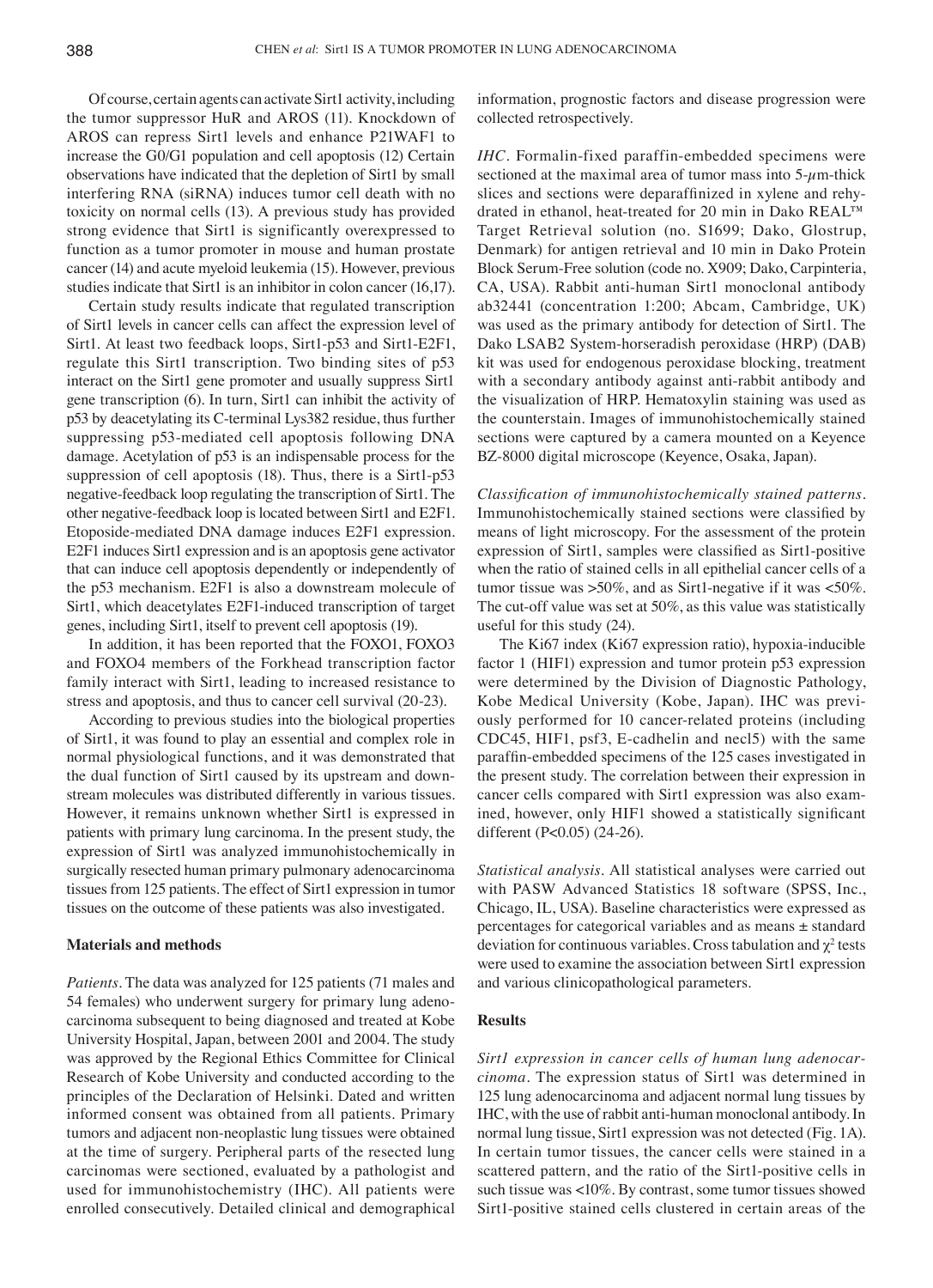

Figure 1. An immunohistochemical analysis of the Sirtuin 1 (Sirt1) expression status in cancer cells of human primary lung adenocarcinoma is illustrated. (A) Sirt1-negative expression in normal lung tissue. Sirt1-positive and -negative expression in (B and C) the lepidic predominant type of lung adenocarcinoma, respectively (magnification, x200), (D and E) the papillary predominant type of lung adenocarcinoma, respectively (magnification, x200), and (F and G) the acinar predominant type of lung adenocarcinoma, respectively. Cancer cells are stained brown.

tissue, and the ratio of stained cells in such tissue samples was >80%. These tissue samples showing clustered staining were classified as Sirt1‑positive (Fig. 1B, D and F; negative controls Fig. 1C, E and G). Thus, the status of Sirt1 expression was determined as follow: If >50% of cancer cells in any microscopic field (magnification, x200) of tumor tissue showed staining, the tissue was considered Sirt1-positive; if the ratio of positive staining was <50% for all the examined microscopic field, the tissue was deemed Sirt1‑negative. Of the specimens

examined, 26 (20.8%) were positive for Sirt1 and 99 (79.2%) were negative for Sirt1 expression.

*Association between Sirt1 expression and clinicopathological characteristics of patients.* In order to evaluate the role of Sirt1 in lung adenocarcinoma, Sirt1 expression was investigated in association with any of the clinicopathological variables in the 125 enrolled cases of primary lung adenocarcinoma (Table I). The results of the analysis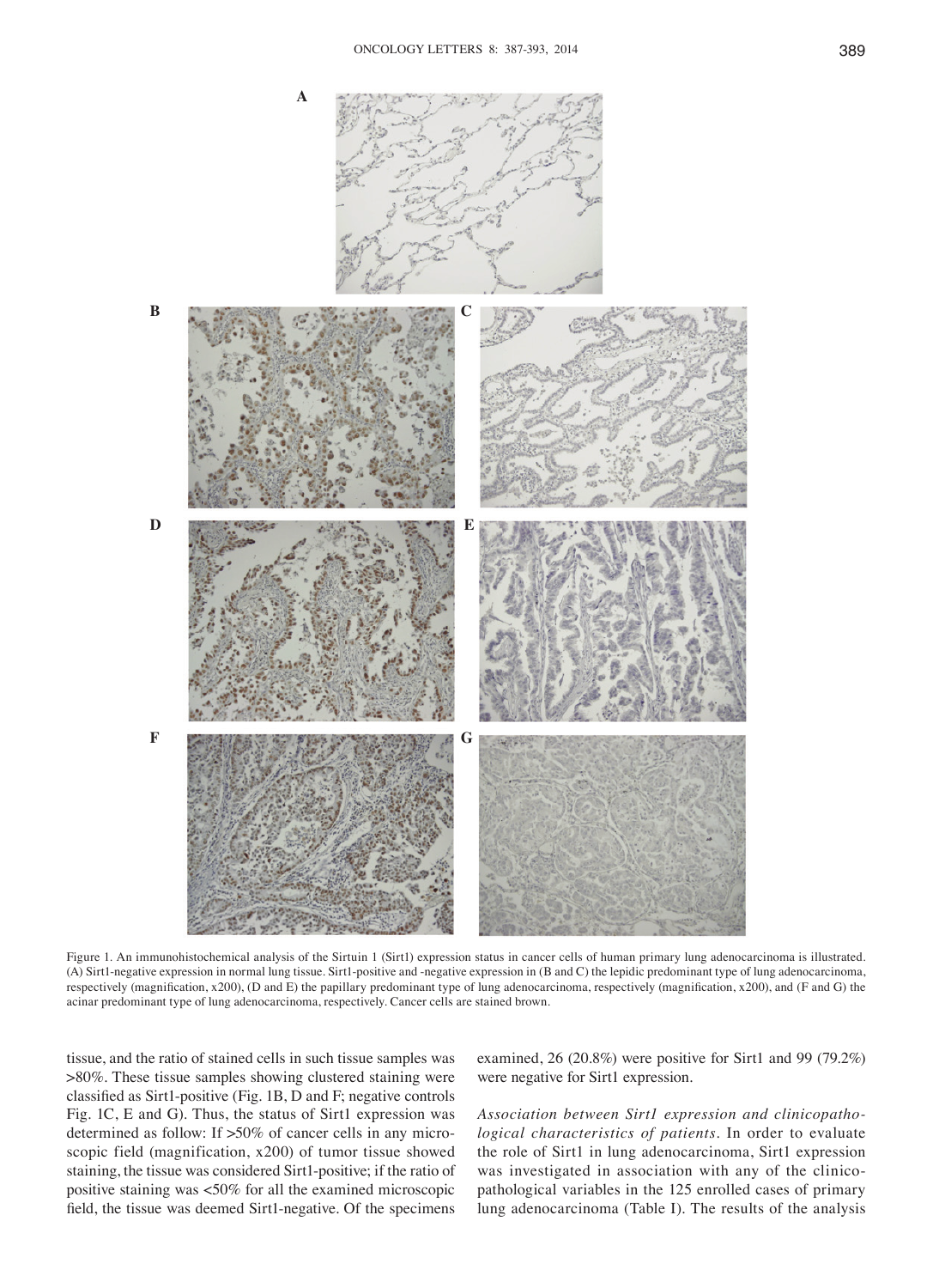| Variable                                | Total          | Sirt1-positive | Sirt1-negative  | P-value              |
|-----------------------------------------|----------------|----------------|-----------------|----------------------|
| No. of patients, $n$ (%)                | 125(100)       | 26(20.8)       | 99 (79.2)       | NA                   |
| Age, years                              | $85 \pm 8.685$ | 70.46±4.623    | $66.83 + 9.307$ | 0.617                |
| Mean $\pm$ SD (range)                   | $(42-84)$      | $(60-79)$      | $(42-84)$       | NA                   |
| Gender, n (M/F)                         | 71/54          | 19/7           | 52/47           | 0.600                |
| Succumbed/remained, n                   | 30/95          | 8/18           | 22/77           | 0.364                |
| T factor, n<br><b>TI/T2/T3/T4</b>       | 68/43/4/10     | 12/9/1/4       | 56/34/3/6       | 0.442                |
| N factor, n<br>N0/N1/N2/N3              | 87/13/24/1     | 14/7/5/0       | 73/6/19/1       | $0.018$ ${\rm a}$    |
| M factor, n<br>M0/M1                    | 122/3          | 24/2           | 98/1            | $0.048$ <sup>a</sup> |
| TNM stage, n<br>$I/II/III/IV$           | 82/12/31/0     | 12/7/7/0       | 70/5/24/0       | $0.002^{\rm a}$      |
| PA invasion, n<br>Positive/negative     | 24/101         | 7/19           | 17/82           | 0.261                |
| PV invasion, n<br>Positive/negative     | 51/74          | 17/9           | 34/65           | $0.004^{\rm a}$      |
| LY invasion, n<br>Positive/negative     | 50/75          | 15/11          | 35/64           | $0.039^{a}$          |
| p53 expression, n<br>Positive/negative  | 67/58          | 14/12          | 53/46           | 0.977                |
| HIFI expression, n<br>Positive/negative | 39/86          | 4/22           | 35/64           | $0.050$ <sup>a</sup> |
| Ki67 index, n<br>Positive/negative      | 111/14         | 26/0           | 85/14           | 0.002                |

Table I. Associations between the increased expression of Sirt1 and clinicopathological characteristics of 125 patients with lung adenocarcinoma.

a Significant P‑value. SD, standard deviation; M, male; F, female; T factor, tumor factor; N factor, node factor; M factor, metastatis factor; PA, pulmonary artery; PV, pulmonary vein; LY, lymphatic duct; HIF1, hypoxia-inducible factor 1; Sirt, sirtuin; NA, not applicable.



Figure 2. Hypoxia-inducible factor 1 (HIF1)-negative expression is associated with Sirtuin 1 (Sirt1)-positive expression. The P-value was determined using the  $\chi^2$  test.

revealed that Sirt1 expression was significantly associated with the Ki67 index (P=0.002), HIF1 expression (P=0.05) (Fig. 2), tumour‑node‑metastasis (TNM) stage (P=0.002) (Fig. 3), particularly in lymph node invasion (Fig. 4) and



Figure 3. High tumor-node-metastasis (TNM) stage of the lung adenocarcinoma is associated with Sirtuin 1 (Sirt1)-positive expression. The P-value was determined using the  $\chi^2$  test.

metastasis (Fig. 5), and with a higher number of pulmonary vein invasion ( $P=0.039$ ) (Fig. 6) and lymphatic duct invasion (P=0.004) (Fig. 7). Sirt1 overexpression was not significantly correlated with age (P=0.617), gender (P=0.60), T factor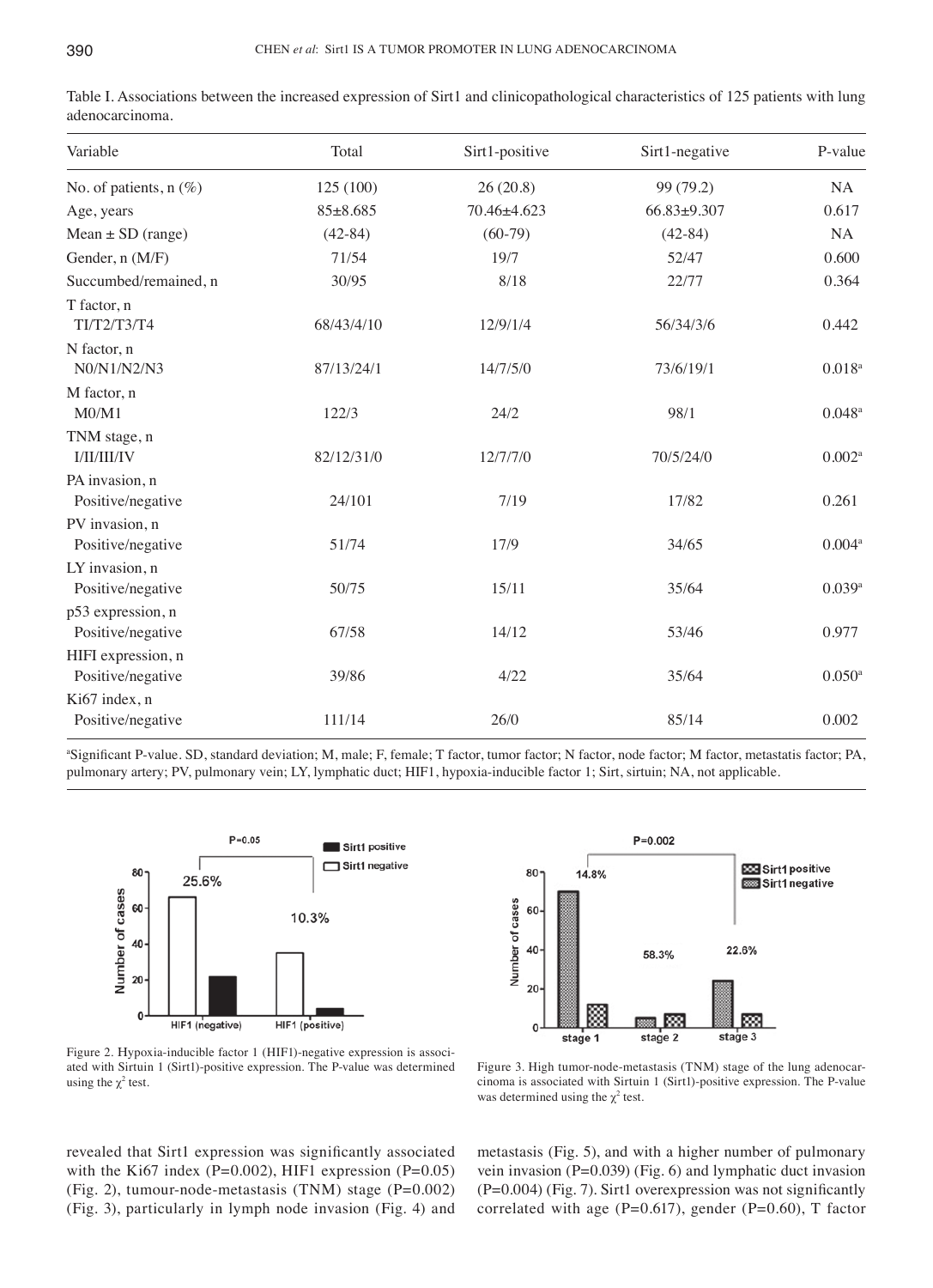

Figure 4. Lymph node invasion (pN) is associated with Sirtuin 1 (Sirt1)-positive expression. The P-value was determined using the  $\chi^2$  test.



Figure 5. Metastasis (pM) is associated with Sirtuin 1 (Sirt1)-positive expression. The P-value was determined using the  $\chi^2$  test.



Figure 6. Pulmonary vein (PV) invasion is associated with Sirtuin 1 (Sirt1)-positive expression. The P-value was determined using the  $\chi^2$  test.



Figure 7. Lymphatic duct (LY) invasion is associated with Sirtuin 1 (Sirt1)-positive expression. The P-value was determined using the  $\chi^2$  test.

 $(P=0.442)$ , cancer invasion to the pulmonary artery  $(P=0.261)$ or  $p53$  expression (P=0.577).

*Association between HIF1 and Sirt1 expression.* HIF1 is a member of the HIF family that function as regulators and increase when cells become hypoxic due to oxidative stress (27). A significant association was found between HIF1 expression levels and a Sirt1-positive signal in patients with primary lung adenocarcinoma ( $P=0.05$ ) (Fig. 2), and there was a negative regulation between them. A high level of expression of HIF1 indicates that cancer cells are in a hypoxic state. However, Sirt1 can regulate oxidative stress through indirect deactylation of FOXO3, eventually reducing the oxidative stress burden and thus leading to cell survival. Therefore, when cancer cells are suited to the surrounding environment through Sirt1 regulation, the molecular HIF1 level will decrease, resulting in a negative correlation between Sirt1 and HIF1 expression.

*Association of Ki67 index, TNM classification and tumor invasion with Sirt1 expression.* In the present study, an extremely close association was found between the Ki67 index (determined by pathologists in the Division of Diagnostic Pathology of Kobe University Hospital) and Sirt1‑positive expression  $(P=0.002)$ . The Ki67 index frequently indicates cancer proliferation and has a strong correlation with clinical outcomes. This finding is consistent with the function of Sirt1, which is associated with cell survival and proliferation. In addition, it was found that the overexpression of Sirt1 is associated with a high TNM classification (P=0.002) (Fig. 3), particularly in lymph node invasion  $(P=0.018)$  (Fig. 4) and metastasis  $(P=0.048)$  (Fig. 5), but not primary tumor (P=0.442) and tumor size ( $P=0.151$ ). Overexpression of Sirt1 also showed a significant association with pulmonary vein invasion  $(P=0.004)$  and lymphatic duct invasion (P=0.039) (Figs. 6 and 7), but without the pulmonary arteries  $(P=0.261)$ . From these data, it was concluded that overexpression of Sirt1 is closely associated with invasion and metastasis.

#### **Discussion**

Previous studies have indicated that Sirt1 is considered to play the part of a tumor promoter and tumor suppressor in tumorigenesis. These seemingly contradictory roles show that Sirt1 has a complicated function in tumorigenesis. The function of Sirt1 depends on the temporal and special distribution of its various upstream regulators and downstream targets in different tissue contexts (7). While it is recognized that tumor promoters and suppressors are significant in tumor development, no analyses of Sirt1 overexpression in a large number of surgically resected human cancer tissues have been reported, nor has the clinical significance of Sirt1 been properly ascertained.

In total, 125 surgically resected lung adenocarcinoma specimens were examined to determine the Sirt1 status in cancer cells and tissue clinically by IHC staining. The findings presented in the current study show for the first time that Sirt1 overexpression in lung adenocarcinoma tissue specimens is associated with HIF1 expression, Ki67 index, TNM stage, pulmonary vein invasion and lymphatic duct invasion.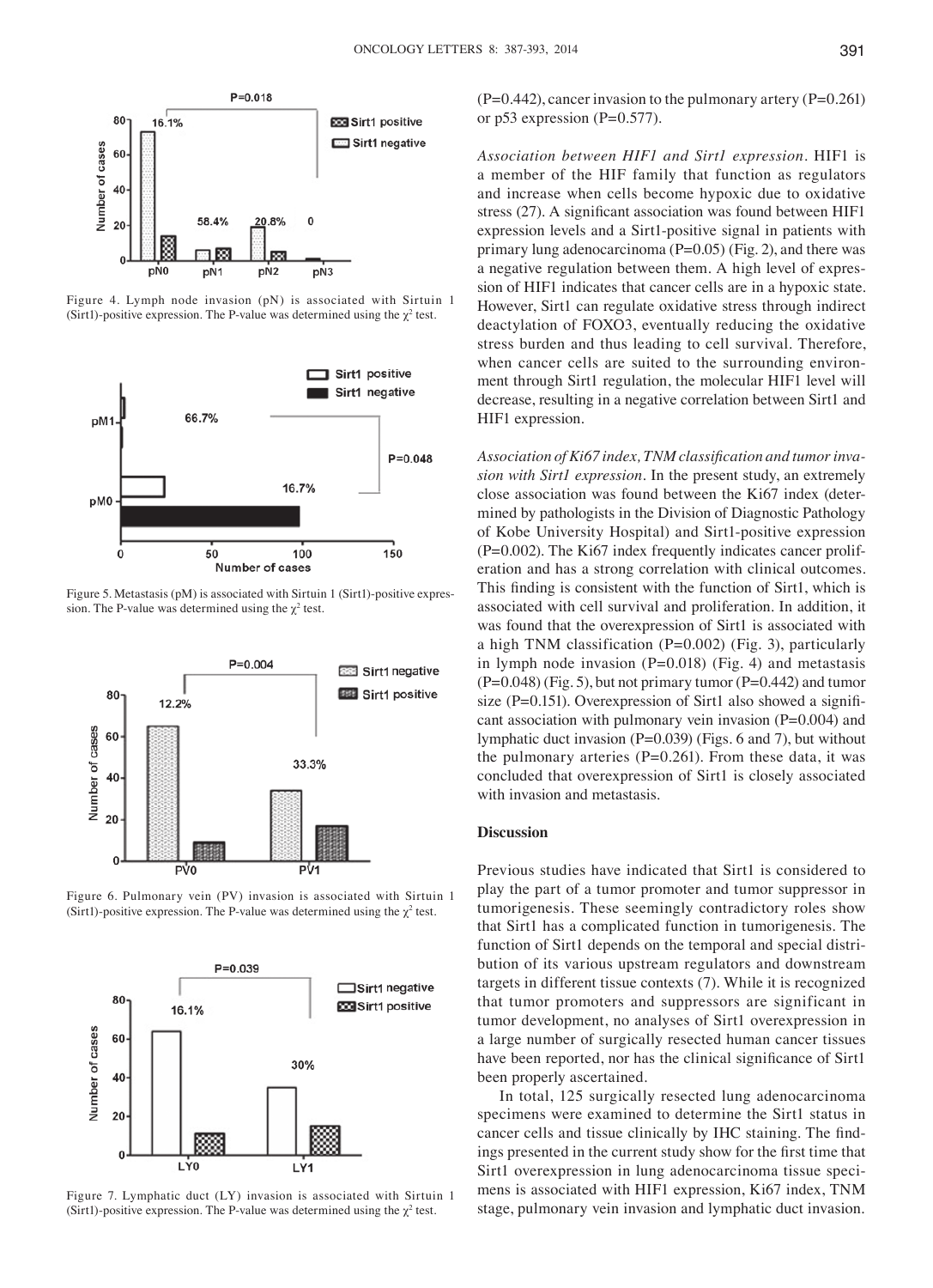A significant correlation was not identified between p53 and Sirt1-positive expression in the present study. Sirt1 was originally considered to be a tumor promoter, as it directly represses p53-mediated cell apoptosis and, as there is a negative-feedback loop between Sirt1 and p53, they regulate and interact with each other (5). However, in the current study, no significant association was found between Sirt1 and p53 (P=0.977). Similarly, a study by Jung‑Hynes and Ahmad (4) demonstrated that Sirt1 overexpression occurs in both  $PC<sub>3</sub>$  cells (which lack p53) and  $PC_3-p53$  cells (with wild-type p53), regardless of p53 in prostate cancer cells. In addition, a study by Kim *et al* (10) indicated that repression of Sirt1 activity by its specific inhibitor sirtinol or siRNA in MCF-7 cell leads to cell senescent-like growth arrest, indicating that the function of Sirt1 is disrupted by its inhibitor. Notably, Tseng *et al* (8) reported that the p53 mutation and p53 overexpression do not frequently occur in lung adenocarcinoma. Therefore, it is indicated that Sirt1 expression does not correlate with p53 in patients with primary lung adenocarcinoma.

However, in the present study, a direct significant association was not found between Sirt1-positive expression and the prognosis for patients with lung adenocarcinoma (P=0.238). Of the 125 cases enrolled in the present study, 32 were diagnosed with stage 3 of the TNM classification, but only three cases showed metastasis and succumbed, and of these cases, two showed Sirt1-positive expression (66.7%). It can therefore be considered that as the number of patients with stage 3 or metastasis of lung adenocarcinoma increases, overexpression of Sirt1 and the survival rate will be inevitably linked. It has been reported that the high level of HIF1 expression is associated with a good prognosis for lung cancer. HIF1 levels frequently increase in the extremely early stages of tumor progression, and are expressed *in situ* carcinomas and premalignant tissues. The function of HIF1 may be to decrease cell hypoxia and induce cell apoptosis (28,29). By contrast, one of the functions of Sirt1 is to enhance the chance of cell survival, with excellent growth and proliferation under hypoxic conditions. In the present study, a negative regulation between HIF1 expression and Sirt1-positive expression was found. Additionally, cells located in oxygen-poor conditions are more frequently observed in medium-term and advanced stages of cancer. These adaptable cells adjust to hypoxia and survive through Sirt1 regulation and possibly have a more aggressive phenotype and reduced sensitivity to anticancer treatment (29). Therefore, we suggest that Sirt1 participates in the initiation of tumors and furthermore its expression is more closely associated with medium-term and advanced stages of cancer and tumor development. Sirt1 may thus be associated with a poor prognosis for lung adenocarcinoma. In addition, hypoxia and oxidative stress can cause DNA damage. Sirt1 also plays a positive role in repairing double-strand DNA breaks. Erroneous DNA replication or repair causes unceasing proliferation of aberrant cells as a function of Sirt1 and the probability is high for these cells to become tumorous (30). DNA damage also accumulates with age and DNA repair defects can cause phenotypes resembling premature aging, thus prolonging the presence of senescent cells in a neoplastic microenvironment, which in turn may promote malignant progression of adjacent epithelia cells. In young organisms, cellular senescence can be considered an advantageous mechanism for reducing aberrant mutations or impeding exposure to oxidative stress, but it may

be harmful in that it may promote phenotypes associated with old age and thus potentially contribute to tumorigenesis (31). With an increase in age, specific inhibitors of Sirt1 function, including HIC1 and DBC1, become weaker. They repress Sirt1 expression in normal cells, but with aging of the cells they may gradually lose their function to promote tumorigenesis (31).

Ki67 index and TNM classification are also significant indicators for clinical tumor development. The high Ki67 index and TNM classification indicate that cancer cells have a faster growth and differentiation in tumorigenesis. Furthermore, there is a strong possibility for invasion of the surrounding tissue and metastasis to other areas. These usually occur in malignant tumors and are associated with a poor prognosis for patients with lung adenocarcinoma. In the present study, it was found that a high Ki67 index and TNM classification are closely correlated with Sirt1-positive expression. Particularly, in TNM classification, Sirt1‑positive expression is more closely associated with lymph node invasion and metastasis, but not with tumor size. Thus it can be observed that overexpression of Sirt1 is closely associated with invasion and metastasis. It is indicated that overexpression of Sirt1 may be correlated with a poor prognosis for lung adenocarcinoma again. These indicate that identifying an inhibitor based on the biological features of Sirt1 may make Sirt1 an ideal target for the development of potent anticancer drugs.

#### **References**

- 1. Jeyapalan JC and Sedivy JM: Cellular senescence and organismal aging. Mech Ageing Dev 129: 467-474, 2008.
- 2. Krtolica A and Campisi J: Cancer and aging: a model for the cancer promoting effects of the aging stroma. Int J Biochem Cell Biol 34: 1401-1414, 2002.
- 3. Lombard DB, Chua KF, Mostoslavsky R, *et al*: DNA repair, genome stability, and aging. Cell 120: 497-512, 2005.
- 4. Jung‑Hynes B and Ahmad N: Role of p53 in the anti‑proliferative effects of Sirt1 inhibition in prostate cancer cells. Cell Cycle 8: 1478-1483, 2009.
- 5. Yi J and Luo J: SIRT1 and p53, effect on cancer, senescence and beyond. Biochim Biophys Acta 1804: 1684-1689, 2010.
- 6. Liu T, Liu PY and Marshall GM: The critical role of the class III histone deacetylase SIRT1 in cancer. Cancer Res 69: 1702-1705, 2009.
- 7. Fang Y and Nicholl MB: Sirtuin 1 in malignant transformation: friend or foe? Cancer Lett 306: 10-14, 2011.
- 8. Tseng RC, Lee CC, Hsu HS, *et al*: Distinct HIC1-SIRT1-p53 loop deregulation in lung squamous carcinoma and adenocarcinoma patients. Neoplasia 11: 763-770, 2009.
- 9. Deng CX: SIRT1, is it a tumor promoter or tumor suppressor? Int J Βiol Sci 5: 147‑152, 2009.
- 10. Kim JE, Chen J and Lou Z: DBC1 is a negative regulator of SIRT1. Nature 451: 583-586, 2008.
- 11. Abdelmohsen K, Pullmann R Jr, Lal A, *et al*: Phosphorylation of HuR by Chk2 regulates SIRT1 expression. Mol Cell 25: 543-557, 2007.
- 12. Kim EJ, Kho JH, Kang MR and Um SJ: Active regulator of SIRT1 cooperates with SIRT1 and facilitates suppression of p53 activity. Mol Cell 28: 277-290, 2007.
- 13. Ford J, Jiang M and Milner J: Cancer-specific functions of SIRT1 enable human epithelial cancer cell growth and survival. Cancer Res 65, 10457-10463, 2005.
- 14. Huffman DM, Grizzle WE, Bamman MM, *et al*: SIRT1 is significantly elevated in mouse and human prostate cancer. Cancer Res 67: 6612-6618, 2007.
- 15. Bradbury C, Khanim FL, Hayden R, *et al*: Histone deacetylases in acute myeloid leukaemia show a distinctive pattern of expression that changes selectively in response to deacetylase inhibitors. Leukemia 19: 1751-1759, 2005.
- 16. Kabra N, Li Z, Chen L, *et al*: SirT1 is an inhibitor of proliferation and tumor formation in colon cancer. J Biol Chem 284: 18210-18217, 2009.